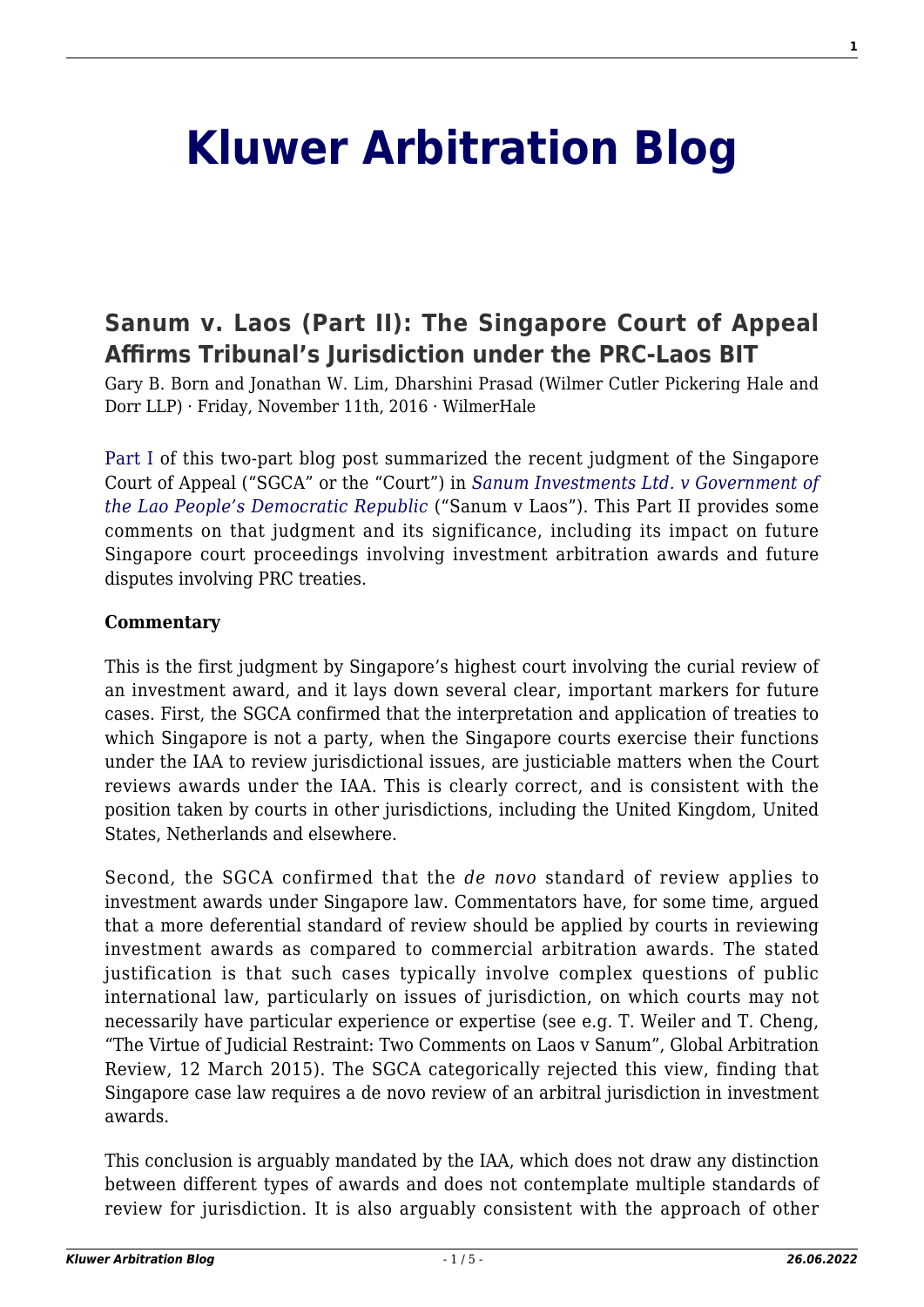jurisdictions which appear to apply a *de novo* standard of review for jurisdictional awards (see e.g. *[Czech Republic v European Media Ventures SA](http://www.bailii.org/ew/cases/EWHC/Comm/2007/2851.html)*, [2007] EWHC 275 (Comm.); *[BG Group v Argentina](http://www.italaw.com/sites/default/files/case-documents/italaw3115.pdf)* 134 S. Ct. 1198 (2014)). One may query, however, whether categorical distinctions of this sort are sufficiently nuanced and whether there may be circumstances in which a more deferential standard of review would be appropriate with regard to particular issues (for example, where jurisdictional issues are intertwined with the merits of a dispute).

An even thornier question, which may arise in future cases but was not in issue in *Sanum v Laos*, is whether or not a particular issue goes to jurisdiction or admissibility. Investment tribunals and national courts have, for some time, recognized a distinction between jurisdictional and admissibility issues (see e.g. *[SGS v The Philippines](http://www.italaw.com/sites/default/files/case-documents/ita0782.pdf)* (ICSID Case No Arb/02/6, Decision on Objection to Jurisdiction, 29 January 2004). Admissibility issues generally pertain to whether aspects of the claim can be heard, and commentators widely agree that, in principle, the arbitral tribunal's decision on admissibility should be final (just like its decision on the merits) and not subject to the same standard of review by curial courts as jurisdictional issues: see e.g. *[BG Group v](http://www.italaw.com/sites/default/files/case-documents/italaw3115.pdf) [Argentina](http://www.italaw.com/sites/default/files/case-documents/italaw3115.pdf)* 134 S. Ct. 1198 (2014); G. Born, *International Commercial Arbitration*, (Kluwer, 2014), pp. 936-938).

The distinction between jurisdiction and admissibility, however, is not always easy to draw. Unlike issues that clearly go towards admissibility of claims, e.g. time bars, or issues that clearly go towards jurisdiction of the tribunal, e.g. the existence of an arbitration agreement – there are other issues which are more difficult to characterize. For example, there is some divided authority on whether pre-conditions to arbitration are jurisdictional or admissibility issues (although the better majority view is that they are more appropriately characterized as admissibility issues): see [G.](https://www.wilmerhale.com/uploadedFiles/Shared_Content/Editorial/Publications/Documents/pre-arbitration-procedural-requirements.pdf) [Born and M. Scekic, Pre-Arbitration Procedural Requirements: A Dismal Swamp,](https://www.wilmerhale.com/uploadedFiles/Shared_Content/Editorial/Publications/Documents/pre-arbitration-procedural-requirements.pdf) in D. Caron and others (eds), "Practising Virtue: Inside International Arbitration" (Oxford, 2015). It is important that the Singapore courts are careful, in future cases, to distinguish between jurisdictional decisions, which may be reviewed *de novo*, and decisions by tribunals who have jurisdiction on admissibility issues.

As for the applicability of PRC-concluded BITs to Macau, the SGCA was placed in the difficult position of having to deal with an exchange of diplomatic correspondence by the contracting state parties to a BIT that purported to agree on the territorial scope of their treaty, but which was made only after the Award was rendered (and only a few days before the filing of the court challenge).

Here, the Court adopted a finely nuanced line of reasoning that relied on the "critical date" doctrine to discount the weight to be applied to the 2014 NVs. The overall reasoning and result was correct, given the particular facts of the case, including a complete absence of any evidence to show that the PRC and Laos ever addressed the territorial scope of application of the BIT in any of its bilateral engagements prior to the 2014 NVs.

One might view the Court's interpretive approach at one isolated part of the judgment, in testing *obiter* whether the 2014 NVs would constitute subsequent agreement or practice under Article 31(3) VCLT by reference to whether they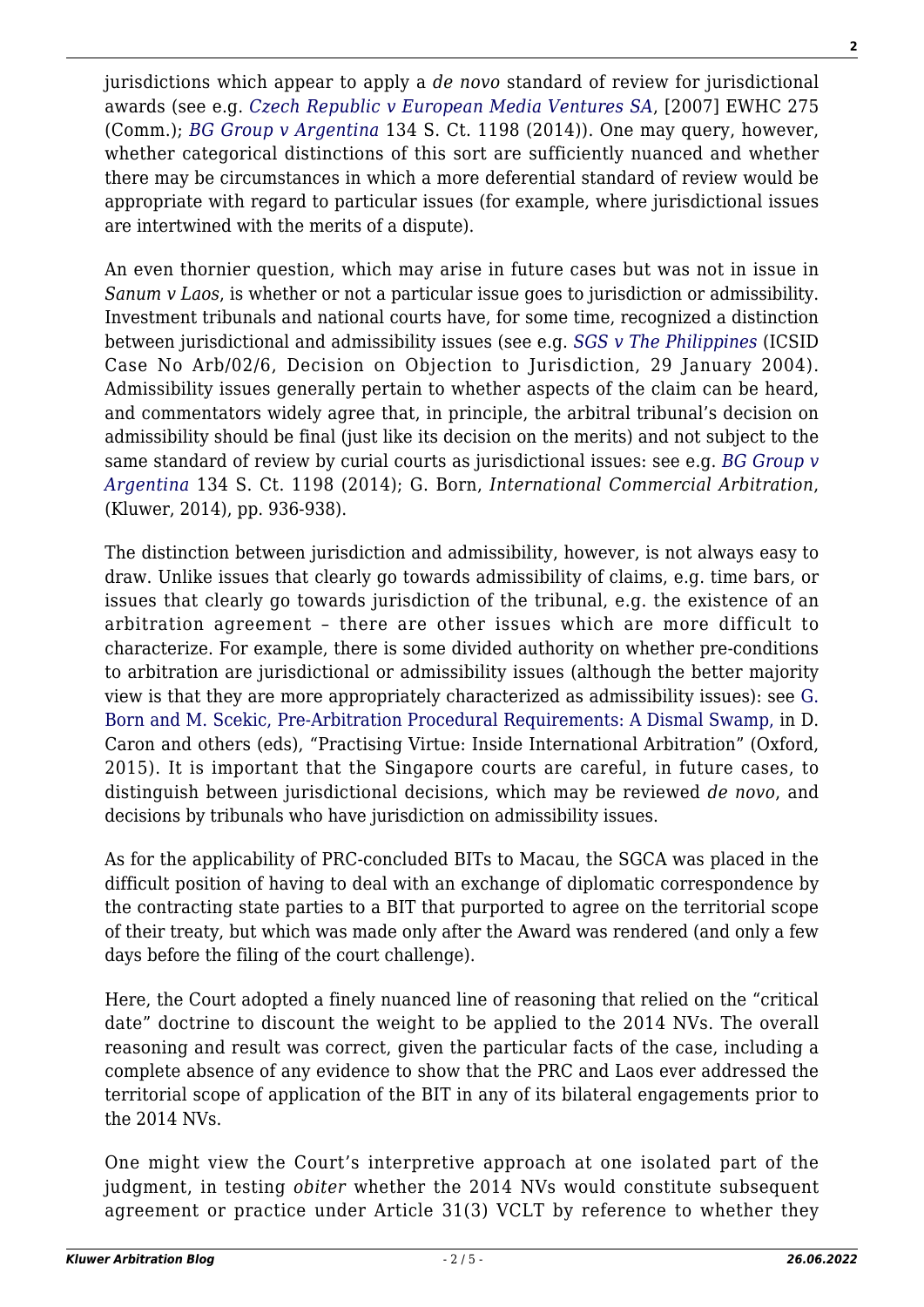demonstrated any "pre-existing agreement," as being in tension with the classical approach to treaty interpretation. The interpretation of treaties is not necessarily determined by a "fixed 'original intent', but must rather be determined by taking into account a broader range of considerations, including certain later developments," and in this context the parties' subsequent agreement or practice can be an authentic means of interpreting a treaty (see e.g. [Second Report of the Special rapporteur, Mr.](http://legal.un.org/docs/?symbol=A/CN.4/671) [Georg Nolte at the 66th session of the ILC \(](http://legal.un.org/docs/?symbol=A/CN.4/671)2014) A/CN.4/671, at pp. 50-51; *Yearbook of the International Law Commission* (1966), vol. II, p. 221, para. 15).

The Court's approach, however, is explicable on the particular facts of *Sanum v Laos*, not solely because of the timing issues, but also because the PRC-Laos BIT, like many investment treaties, specifically creates legal rights and obligations that are intended for the benefit of third parties to the treaty. And here, where such rights and expectations have accrued to particular persons claiming under the BIT, the Court should weigh such accrued third party rights in the balance in deciding how much evidential weight to accord the 2014 NVs. Indeed, under Article 31(3) VCLT, the Court need only "take[] into account" any such subsequent agreement or practice. The Court's approach is consistent with an emerging view that the interpretation of treaties which establish rights for other states or actors may be less susceptible to post-hoc "authentic" interpretation by its parties in the context of a dispute (see e.g. *[Sempra Energy International v. Argentine Republic](http://www.italaw.com/documents/SempraAward.pdf)* (ICSID Case No ARB/02/16, Award, 28 September 2007, para. 386)).

The implications for future determinations of the applicability of PRC BITs to Chinese Special Administrative Regions remain unclear. While clarifying that post-hoc documents that retroactively alter the scope of those treaties will be not be given effect, the Court also confined its findings to the features of the particular PRC-Laos BIT. The Court appeared to accept *obiter* that, had the PRC-Laos BIT, like NAFTA, permitted the States to issue binding interpretive statements, the 2014 NVs might have resulted in a different outcome. The effect of binding interpretive statements are far from non-controversial, having on occasion sparked rebuke from Tribunals that have seen it as a way for Contracting States to avoid liability (see *[Pope & Talbot v](http://www.italaw.com/sites/default/files/case-documents/ita0686.pdf) [Canada](http://www.italaw.com/sites/default/files/case-documents/ita0686.pdf)*, Award in Respect of Damages, 31 May 2002). Commentators have also noted that some interpretative statements are tantamount to retroactive amendments, which may undermine the rule of law (see e.g. [Kaufmann-Kohler, Interpretive Powers of the](http://www.arbitration-icca.org/media/1/13571335953400/interpretive_powers_of_the_free_trade_commission_and_the_rule_of_law_kaufmann-kohler.pdf) [Free Trade Commission and the Rule of Law](http://www.arbitration-icca.org/media/1/13571335953400/interpretive_powers_of_the_free_trade_commission_and_the_rule_of_law_kaufmann-kohler.pdf) in Gaillard and Bachand, *Fifteen Years of NAFTA Chapter 11 Arbitration* (JurisNet LLC, 2011), at pp.190-192). Given the increasing number of newer generation investment treaties that permit Contracting States to issue binding interpretive statements, this will continue to be a fertile topic for debate.

Notably, the [PRC Ministry of Foreign Affairs has recently issued a statement](http://www.fmprc.gov.cn/mfa_eng/xwfw_665399/s2510_665401/2511_665403/t1407743.shtml) criticizing the judgment, and repeating its position that PRC treaties do not apply to Macau and Hong Kong. Given how much of the *Sanum* judgment was focused on the particular facts of the case, it remains unclear how future tribunals or courts will approach the territorial scope of different PRC treaties in different contexts, in light of the state practice of the PRC, and the conduct of other states in response—although the Court's careful forensic analysis of the various pieces of extrinsic evidence will no doubt be of considerable influence.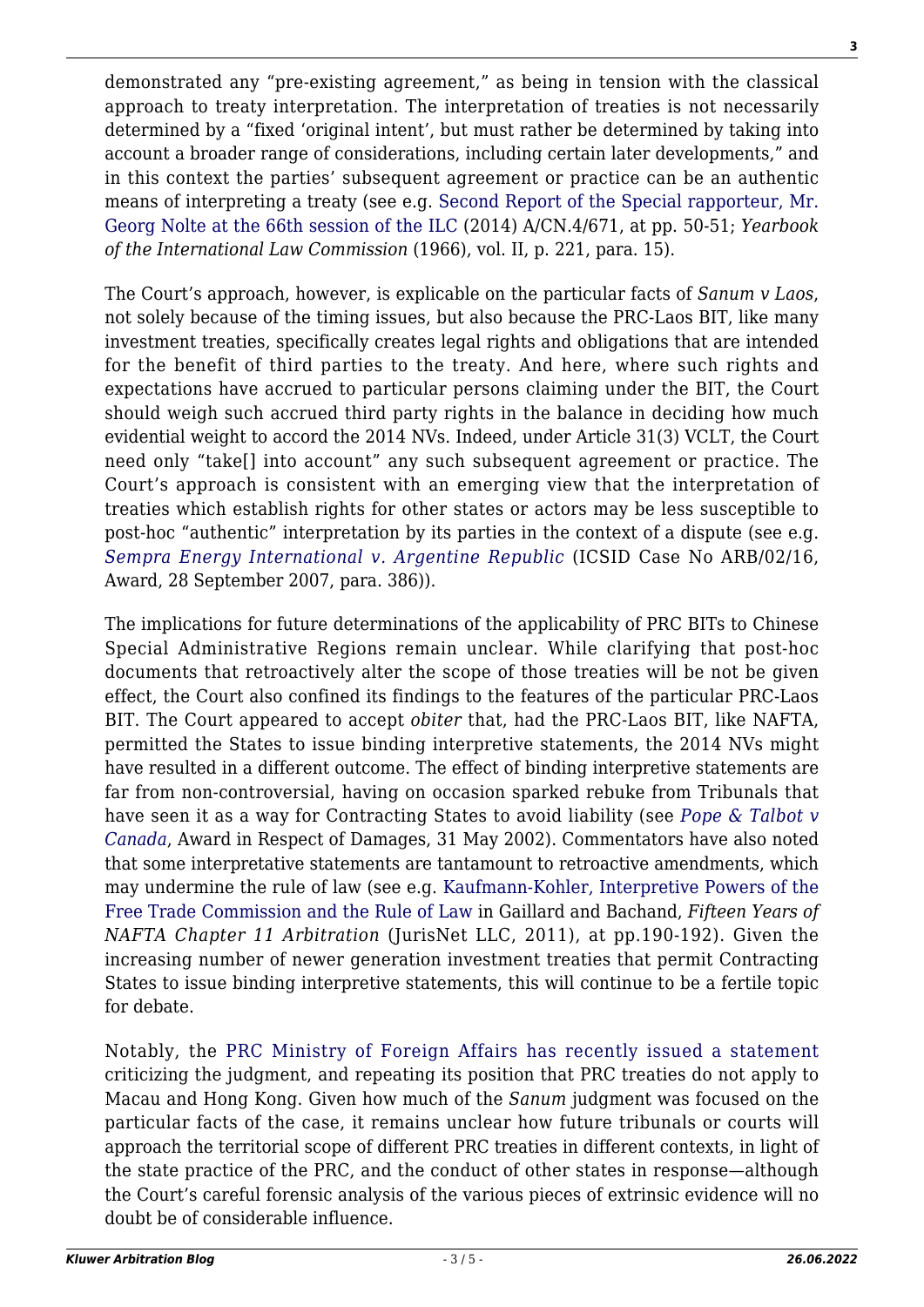Finally, with respect to the "amount of compensation" clause, the SGCA read Article 8(3) purposively in light of the principle of effective interpretation, and was careful to give Article 8(3) a meaning that would not render nugatory the investor protections under the BIT. The Court did not find the ordinary meaning of the words in the BIT to be dispositive, as the PRC-Laos BIT was at best ambiguous. This approach may be contrasted to the decision of the Svea Court of Appeal in *[Juan Ignacio and others v](http://www.arbitration.sccinstitute.com/Views/Pages/GetFile.ashx?portalId=89&cat=79572&docId=2629145&propId=1578) [Russia](http://www.arbitration.sccinstitute.com/Views/Pages/GetFile.ashx?portalId=89&cat=79572&docId=2629145&propId=1578)*, Case No T 9128-14, 18 January 2016, which, in setting aside [the award in the](http://www.italaw.com/sites/default/files/case-documents/ita1075.pdf) *[Renta 4](http://www.italaw.com/sites/default/files/case-documents/ita1075.pdf)* [case,](http://www.italaw.com/sites/default/files/case-documents/ita1075.pdf) took a highly textual approach to interpreting a similar clause in the Russia-Spain BIT. In contrast, the SGCA focused more comprehensively on the object, purposes and other provisions of the BIT (in particular its fork-in-the-road clause), while being careful to limit its conclusions to the PRC-Laos BIT.

*To make sure you do not miss out on regular updates from the Kluwer Arbitration Blog, please subscribe [here](http://arbitrationblog.kluwerarbitration.com/newsletter/). To submit a proposal for a blog post, please consult our [Editorial Guidelines.](http://arbitrationblog.kluwerarbitration.com/editorial-guidelines/)*

## **Profile Navigator and Relationship Indicator**

 $\mathcal{L}_\text{max}$ 

Offers 6,200+ data-driven arbitrator, expert witness and counsel profiles and the ability to explore relationships of 13,500+ arbitration practitioners and experts for potential conflicts of interest.

### [Learn how](https://www.wolterskluwer.com/en/solutions/kluwerarbitration/practiceplus?utm_source=arbitrationblog&utm_medium=articleCTA&utm_campaign=article-banner) **[Kluwer Arbitration Practice Plus](https://www.wolterskluwer.com/en/solutions/kluwerarbitration/practiceplus?utm_source=arbitrationblog&utm_medium=articleCTA&utm_campaign=article-banner)** [can support you.](https://www.wolterskluwer.com/en/solutions/kluwerarbitration/practiceplus?utm_source=arbitrationblog&utm_medium=articleCTA&utm_campaign=article-banner)



This entry was posted on Friday, November 11th, 2016 at 12:26 am and is filed under